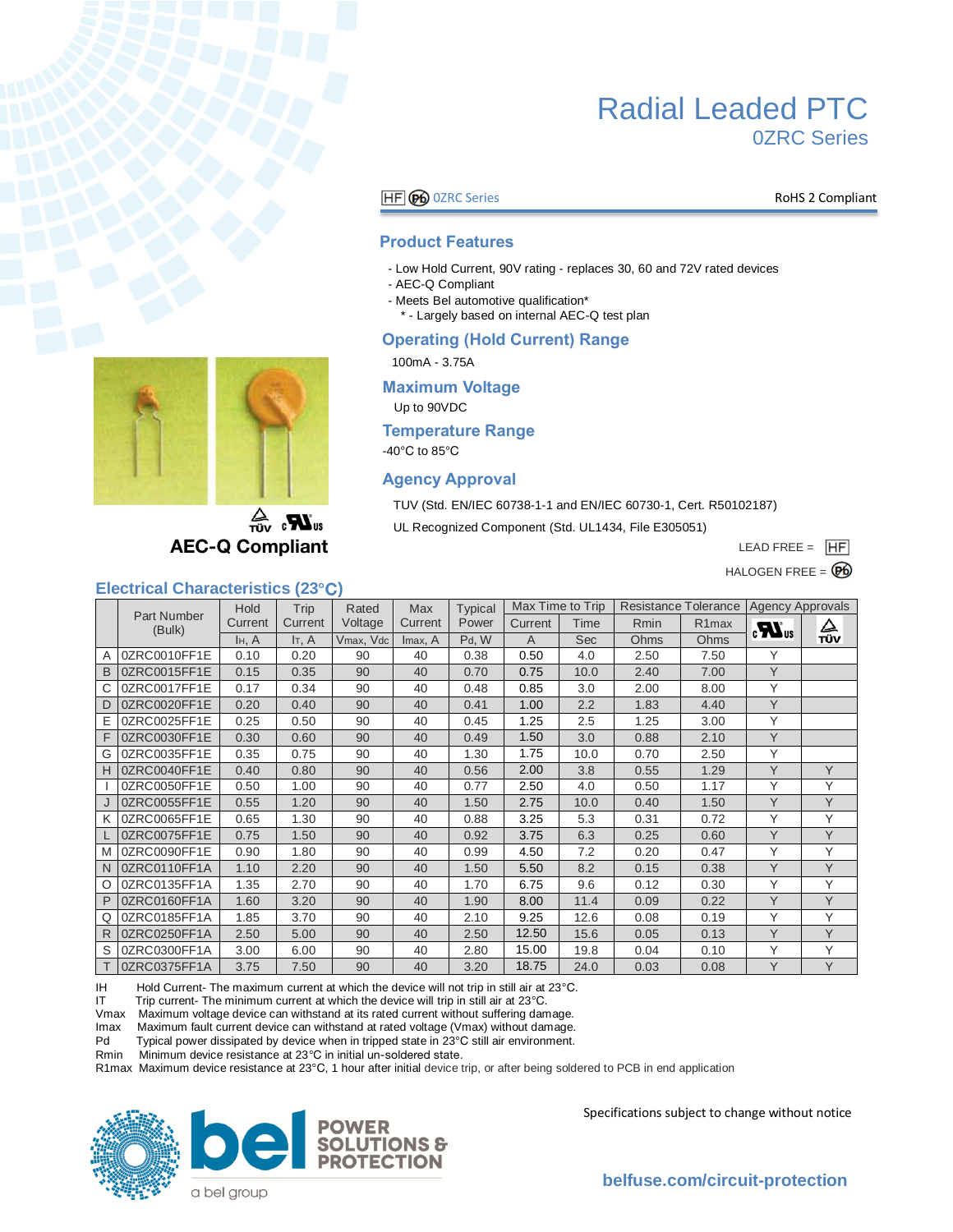# Type 0ZRC Series **2/4**

# **PTC's – Basic Theory of Operation / "Tripped" Resistance Explanation**

A Bel PTC consists of a block of polymeric material containing conductive carbon granules which is sandwiched between two conductive metal plates. When this polymer block reaches approximately 125C, either due to current passing through it via conductive chains of carbon particles or due to an external heat source; it swells volumetrically. This expansion breaks apart a majority of the chains of carbon granules that run randomly between the two conductive plates. This behavior results in a sharp increase in resistance across the two plates which all but eliminates current flow through the device, allowing just enough residual current flow to maintain the block's internal temperature at 125C. Once this "tripped" state current is cut off, the polymer brick cools and shrinks to its original size, thereby allowing its broken carbon chains to reestablish themselves and permit the part to return to its low resistance state. Once cooled to room ambient, the PTC will once again exhibit a resistance less than its "R1max" rating.

At currents below the device IHOLD rating, AND at temperatures below 100C, the PTC maintains a resistance value below its R1 MAX rating.

The catalog data for each device specifies a "Typical Power" value. This is the power required to exactly match the heat lost by the tripped device to its ambient surroundings at 23C. By Ohm's Law, power can be stated as:  $W = E^{2}/R$ . Thus the approximate resistance of a "Tripped" PTC can be determined by:  $R = E^{2}/W$ , where "E" is the voltage appearing across the PTC (usually the supply's open circuit voltage), and "W" is the Typical Power value for the particular PTC.

Since the PPTC acts to maintain a constant internal temperature, its apparent resistance will change based upon applied voltage and, to a lesser degree, ambient conditions. Consider the following example.... A PTC with a Typical Power of 1 watt protecting a circuit using a 60V supply will demonstrate an apparent,

tripped resistance "R" of:

 $R = 60<sup>2</sup>/1 = 3,600$  ohms

This same tripped device when used to protect a 12V circuit would now present an apparent resistance of:  $R = 12^{2}/1 = 144$  ohms

The value for Typical Power is "typical" because any physical factors that affect heat loss (such as ambient temperature or air convection) will somewhat alter the level of power that the PTC needs to maintain its internal temperature. In short, PTCs do not exhibit a constant, quantifiable tripped resistance value.

### **Average Time Current Characteristic Curve at 23°C**



The Average Time Current Characteristic Curve and Temperature Rerating Curve are affected by a number of variables and these curves are provided for guidance only.



Specifications subject to change without notice

**Bel Fuse Inc.** 206 Van Vorst Street Jersey City, NJ 07302 USA

+1 201.432.0463 Bel.US.CS@belf.com **belfuse.com/circuit-protection**

© 2019 Bel Fuse, Inc. Rev. 0ZRC Sep2019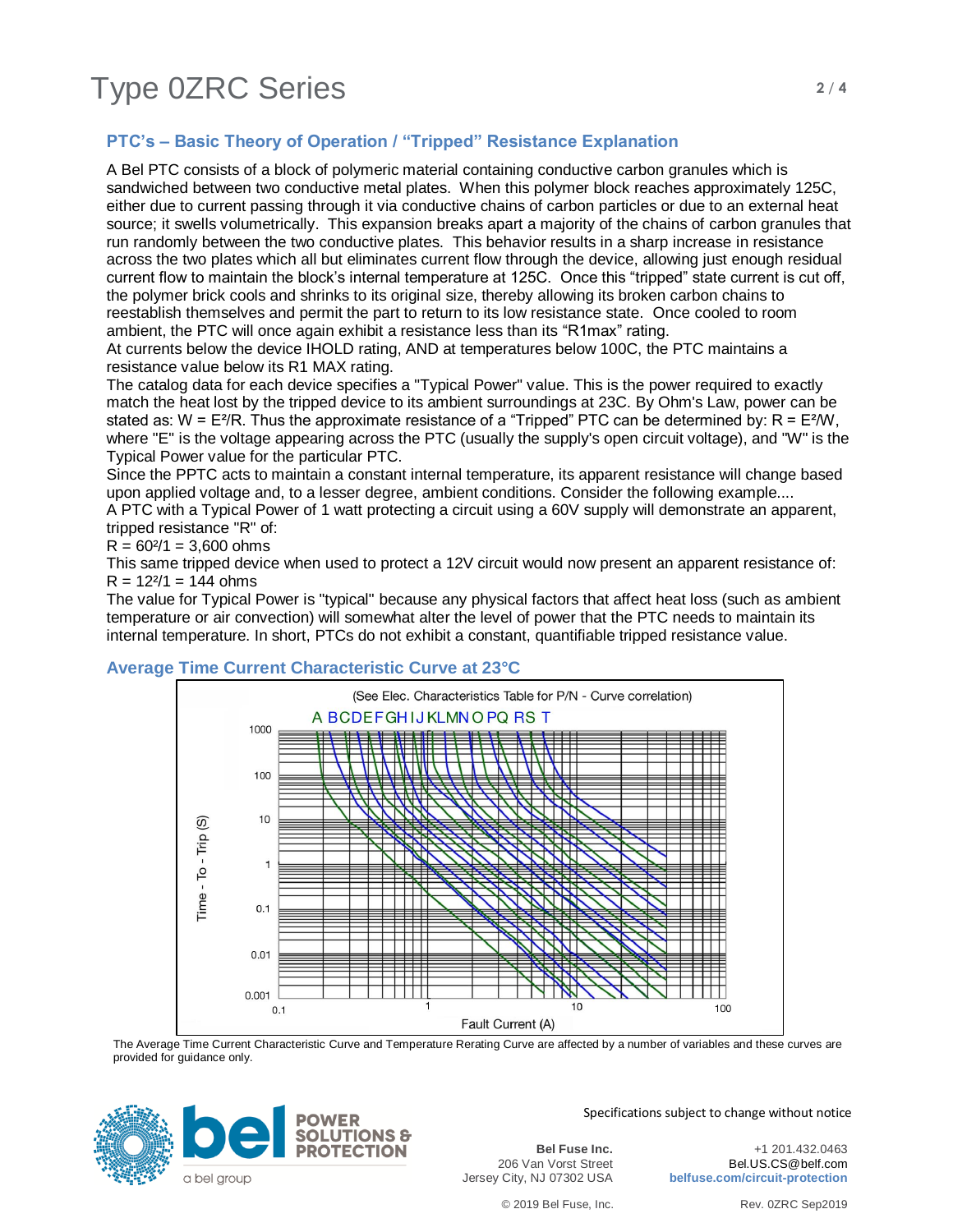# Type 0ZRC Series **3/4**

# **Physical Specifications**

Lead material:

Matte tin plated copper, size / diameter as shown in Drawings and Table under Product Dimensions.

Soldering charactcristics

MIL-STD-202, Method 208H.

Insulating coating

Flame retardant epoxy, meets UL-94-V-0 requirements.

## **PTC Marking**

"bel" or "b", , IH code and "RC" .

### **Product Dimensions**







|                    |                | A          | B    | C              | D   | E   | F       |
|--------------------|----------------|------------|------|----------------|-----|-----|---------|
| <b>Part Number</b> | Fig.           | <b>Max</b> | Max  | <b>Typical</b> | Min | Max | Typical |
| 0ZRC0010FF-0025FF  | 1              | 7.4        | 12.7 | 5.1            | 7.6 | 3.1 | 1.1     |
| 0ZRC0030FF         | $\mathbf{1}$   | 7.4        | 13.0 | 5.1            | 7.6 | 3.1 | 1.1     |
| 0ZRC0035FF         | 1              | 7.4        | 12.7 | 5.1            | 7.6 | 3.1 | 1.1     |
| 0ZRC0040FF         | 1              | 7.6        | 13.5 | 5.1            | 7.6 | 3.1 | 1.1     |
| 0ZRC0050FF         | 1              | 7.9        | 13.7 | 5.1            | 7.6 | 3.1 | 1.1     |
| 0ZRC0055FF         | 1              | 9.7        | 14.0 | 5.1            | 7.6 | 3.1 | 1.1     |
| 0ZRC0065FF         | 1              | 9.7        | 14.5 | 5.1            | 7.6 | 3.1 | 1.1     |
| 0ZRC0075FF         | $\mathbf{1}$   | 10.4       | 15.2 | 5.1            | 7.6 | 3.1 | 1.1     |
| 0ZRC0090FF         | 1              | 11.7       | 15.8 | 5.1            | 7.6 | 3.1 | 1.1     |
| 0ZRC0110FF         | $\overline{2}$ | 13.0       | 18.0 | 5.1            | 7.6 | 3.1 | 1.4     |
| 0ZRC0135FF         | 2              | 14.5       | 19.6 | 5.1            | 7.6 | 3.1 | 1.4     |
| 0ZRC0160FF         | $\overline{2}$ | 16.3       | 21.3 | 5.1            | 7.6 | 3.1 | 1.4     |
| 0ZRC0185FF         | 2              | 17.8       | 22.9 | 5.1            | 7.6 | 3.1 | 1.4     |
| 0ZRC0250FF         | $\overline{2}$ | 21.3       | 26.4 | 10.2           | 7.6 | 3.1 | 1.4     |
| 0ZRC0300FF         | 2              | 24.9       | 30.0 | 10.2           | 7.6 | 3.1 | 1.4     |
| 0ZRC0375FF         | $\overline{2}$ | 28.5       | 33.5 | 10.2           | 7.6 | 3.1 | 1.4     |
|                    |                |            |      |                |     |     |         |

## **Temperature Derating Table**

|                   | Temperature Derating |      |      |      |     |     |     |     |     |     |
|-------------------|----------------------|------|------|------|-----|-----|-----|-----|-----|-----|
| <b>Hold Value</b> | $-40$                | -20  |      | 23   | 30  | 40  | 50  | 60  | 70  | 85  |
| 0010              | 170%                 | 148% | 127% | 100% | 92% | 80% | 69% | 57% | 46% | 28% |
| 0015 thru 0375    | 150%                 | 134% | 117% | 100% | 94% | 87% | 75% | 63% | 53% | 38% |

## **Thermal Derating Curve Cautionary Notes**



- 1. Operation beyond the specified maximum ratings or improper use may result in damage and possible electrical arcing and/or flame.
- 2. These Polymer PTC (PPTC) devices are intended for protection against occasional overcurrent/overtemperature fault conditions and may not be suitable for use in applications where repeated and/or prolonged fault conditions are anticipated.
- 3. Avoid contact of PTC device with chemical solvent. Prolonged contact may adversely impact the PTC performance.
- 4. These PTC devices may not be suitable for use in circuits with a large inductance, as the PTC trip can generate circuit voltage spikes above the PTC rated voltage.
- 5. These devices may be used in both DC and AC circuits provided that peak-to-peak line voltage when carrying AC does not exceed the PTC's Vmax rating. As PTCs are essentially thermal devices, the RMS value of AC current carried by a PTC will produce tripping parameters and times-to-trip similar to those of a DC voltage of the same magnitude.
- 6. If potting is mandated, avoid rigid potting compounds as they will encase the PTC and prevent it from volumetrically expanding to properly respond to a trip event.



Specifications subject to change without notice

**Bel Fuse Inc.** 206 Van Vorst Street Jersey City, NJ 07302 USA

+1 201.432.0463 Bel.US.CS@belf.com **belfuse.com/circuit-protection**

© 2019 Bel Fuse, Inc. Rev. 0ZRC Sep2019



All dimensions in mm.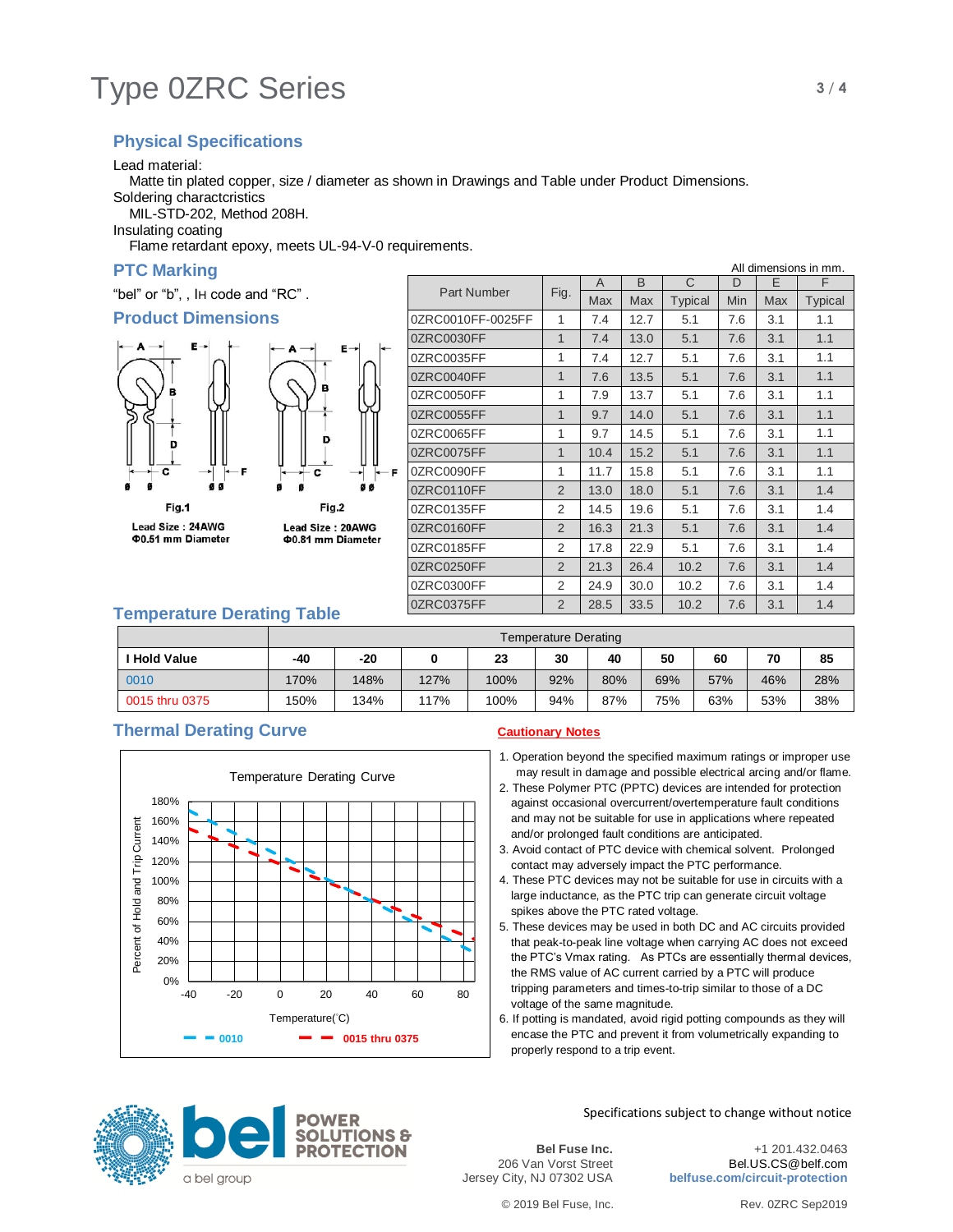# Type 0ZRC Series **4/4**

# **Environmental Specifications**

| Temperature cycling          | JESD22 Method JA-104   |
|------------------------------|------------------------|
| <b>Biased humidity</b>       | MIL-STD-202 Method 103 |
| Operational life             | MIL-STD-202 Method 108 |
| Terminal strength            | AEC-Q200-004           |
| Resistance to solvents       | MIL-STD-202 Method 215 |
| Mechanical shock             | MIL-STD-202 Method 213 |
| Vibration                    | MIL-STD-202 Method 204 |
| Resistance to soldering heat | MIL-STD-202 Method 210 |
| Thermal shock                | MIL-STD-202 Method 107 |
| Solderability                | ANSI/J-STD-002         |

# **Soldering Parameters**



# **Standard Packaging The P/N Explanation and Ordering Information**

| <b>Part Number</b>       | <b>Bulk</b><br>P/N Code<br>Pcs/Box |    | Reel/Tape |          | x x xx<br>0ZRC<br><b>XXXX</b>                                                                                                                 |  |  |  |  |  |  |
|--------------------------|------------------------------------|----|-----------|----------|-----------------------------------------------------------------------------------------------------------------------------------------------|--|--|--|--|--|--|
|                          |                                    |    | Pcs/Reel  | P/N Code | PTC series                                                                                                                                    |  |  |  |  |  |  |
| 0ZRC0010FF<br>0ZRC0090FF | 3000                               | 1E | 3000      | 2E       | <b>0ZRC Series</b><br>I HOLD Rating<br>Refer to Part Number and IH Rating in Electrical Characteristics Table on P.1.                         |  |  |  |  |  |  |
| 0ZRC0110FF<br>0ZRC0185FF | 1000                               | 1A | 1500      | 2B       | Electrical Characteristics<br>$F = Standard Design$<br>A to $Z$ (except $F$ ) = Special, customer spec, DCR sort, etc.                        |  |  |  |  |  |  |
| 0ZRC0250FF<br>0ZRC0375FF | 1000                               | 1A | 1000      | 2A       | <b>Mechanical Features</b><br>$F = Standard Design$<br>A to $Z$ (except $F$ ) = Special, customer spec, lead forming, etc.<br>Tape & Reel Qty |  |  |  |  |  |  |
|                          |                                    |    |           |          | See standard packaging                                                                                                                        |  |  |  |  |  |  |



Specifications subject to change without notice

**Bel Fuse Inc.** 206 Van Vorst Street Jersey City, NJ 07302 USA

+1 201.432.0463 Bel.US.CS@belf.com **belfuse.com/circuit-protection**

© 2019 Bel Fuse, Inc. Rev. 0ZRC Sep2019